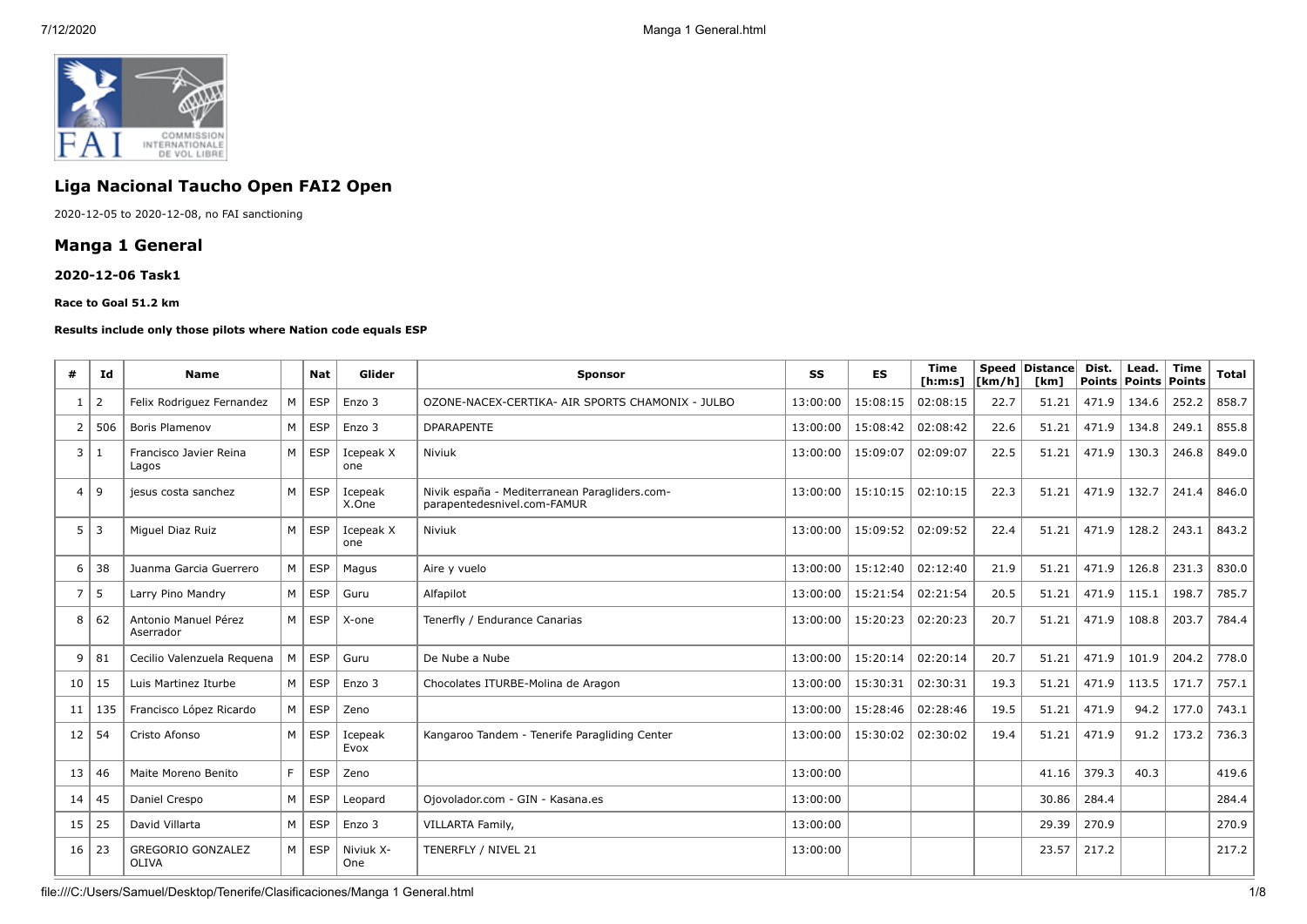| #  | Id             | <b>Name</b>                     |                | Nat                 | Glider            | <b>Sponsor</b>                                          | SS       | <b>ES</b> | Time<br>[ h: m: s] | [km/h] | Speed   Distance  <br>[km] | Dist.<br>Points | Lead.<br>Points   Points | Time | <b>Total</b> |
|----|----------------|---------------------------------|----------------|---------------------|-------------------|---------------------------------------------------------|----------|-----------|--------------------|--------|----------------------------|-----------------|--------------------------|------|--------------|
| 17 | 13             | Juan Carlos Becerra             | M              | ESP                 | Up Guru           | Parapentealicante.com                                   | 13:00:00 |           |                    |        | 22.42                      | 206.6           |                          |      | 206.6        |
| 18 | 502            | Sergio Sánchez Plaza            | M              | <b>ESP</b>          | Artik 5           |                                                         | 13:00:00 |           |                    |        | 20.51                      | 189.0           |                          |      | 189.0        |
| 19 | 75             | Mario Diego García              | M              | <b>ESP</b>          | Zeno              |                                                         | 13:00:00 |           |                    |        | 20.45                      | 188.5           |                          |      | 188.5        |
| 20 | $\overline{4}$ | Xevi Bonet                      | M              | <b>ESP</b>          | Zeolite GT        | Alamair-Alfapilot-Naviter                               | 13:00:00 |           |                    |        | 17.04                      | 157.1           |                          |      | 157.1        |
| 21 | 10             | Juan Carlos Martínez Melón      | M              | <b>ESP</b>          | Guru              | denubeanube. com - air3                                 | 13:00:00 |           |                    |        | 15.35                      | 141.5           |                          |      | 141.5        |
| 22 | 11             | Roger Pifarré Abad              | M              | ESP                 | Up Guru           | Ager Aventura't                                         | 13:00:00 |           |                    |        | 14.66                      | 135.1           |                          |      | 135.1        |
| 23 | 246            | Afranio Gonzalez Cabrera        | M              | <b>ESP</b>          | Ozone Zeno        |                                                         | 13:00:00 |           |                    |        | 14.55                      | 134.1           |                          |      | 134.1        |
| 24 | 80             | Pablo Menchero García-<br>Olías | M <sub>1</sub> | <b>ESP</b>          | Guru              | MEGAMEC Ayuntamiento de Mora                            | 13:00:00 |           |                    |        | 13.63                      | 125.6           |                          |      | 125.6        |
| 25 | 107            | Jordi Farré Hernández           | M              | <b>ESP</b>          | Zeno              | Strip Air                                               | 13:00:00 |           |                    |        | 12.54                      | 115.5           |                          |      | 115.5        |
| 26 | 42             | Manuel Damián Alonso<br>Alvarez |                | $M \vert$ ESP       | Peak 5            | LET'S FLY                                               | 13:00:00 |           |                    |        | 12.45                      | 114.8           |                          |      | 114.8        |
| 27 | 185            | Miki ventaja diaz               | M              | <b>ESP</b>          | X-One             |                                                         | 13:00:00 |           |                    |        | 12.38                      | 114.1           |                          |      | 114.1        |
| 28 | 49             | Dani Martínez Alarcón           |                | $M \vert$ ESP       | Cayenne 6         | Skywalk España - Castillo de Segura - OlivAir           | 13:00:00 |           |                    |        | 12.35                      | 113.8           |                          |      | 113.8        |
| 29 | 51             | Virgilio Ortiz Martín           | M              | <b>ESP</b>          | Zeno              | Vinos Fortis Montaraz                                   | 13:00:00 |           |                    |        | 12.02                      | 110.7           |                          |      | 110.7        |
| 30 | 64             | Jose Antonio Perez Jorge        |                | $M \vert$ ESP       | Mantra 7          |                                                         | 13:00:00 |           |                    |        | 12.00                      | 110.6           |                          |      | 110.6        |
| 31 | 57             | José manuel Reina lagos         | M              | <b>ESP</b>          | Peak 5            | Excavaciones y transportes Benalvalle sl                | 13:00:00 |           |                    |        | 11.87                      | 109.4           |                          |      | 109.4        |
| 32 | 202            | Raúl Iván Hernández<br>González |                | $M \vert$ ESP       | Peak 5            |                                                         | 13:00:00 |           |                    |        | 11.72                      | 108.0           |                          |      | 108.0        |
| 33 | 125            | Amando García González          |                | $M \vert$ ESP       | <b>UP Guru</b>    | Happyfly Tenerife                                       | 13:00:00 |           |                    |        | 11.49                      | 105.8           |                          |      | 105.8        |
| 34 | 124            | Augusto Clemente ramirez        | M              | ESP                 | Cayenne 6         |                                                         | 13:00:00 |           |                    |        | 11.09                      | 102.2           |                          |      | 102.2        |
| 35 | 194            | Miguel Casas Suárez             | M              | <b>ESP</b>          | Alpina 2          |                                                         | 13:00:00 |           |                    |        | 11.04                      | 101.7           |                          |      | 101.7        |
| 36 | 101            | Jaume Font Ferrer               | M              | <b>ESP</b>          | Venus SC          | HAPPY FLY Tenerife                                      | 13:00:00 |           |                    |        | 10.92                      | 100.6           |                          |      | 100.6        |
| 37 | 351            | Miquel Serralta Riera           | M              | <b>ESP</b>          | Ikuma             |                                                         | 13:00:00 |           |                    |        | 10.87                      | 100.2           |                          |      | 100.2        |
| 38 | 82             | Jorge Rodriguez Gomez           |                | $M \vert$ ESP       | Meru              | Galiza Caníbal                                          | 13:00:00 |           |                    |        | 10.64                      | 98.1            |                          |      | 98.1         |
| 39 | 97             | Vallès Milla Pere               |                | $M \vert$ ESP       | Meru              |                                                         | 13:00:00 |           |                    |        | 10.53                      | 97.0            |                          |      | 97.0         |
| 40 | 98             | Fabián Déniz Quintana           | M              | <b>ESP</b>          | Zeno              |                                                         | 13:00:00 |           |                    |        | 9.96                       | 91.8            |                          |      | 91.8         |
| 41 | 255            | Carlos Antonio Cervilla<br>Diaz | M              |                     | ESP   PHI Allegro | Granaltura.es - Kasana.es - PHI                         | 13:00:00 |           |                    |        | 9.79                       | 90.2            |                          |      | 90.2         |
|    | $42$   115     | Jordi Roset Ilobet              |                | $M \vert ESP \vert$ | Alpina 3          |                                                         | 13:00:00 |           |                    |        | 9.61                       | 88.6            |                          |      | 88.6         |
| 43 | 40             | Federico Núñez Alcón            |                | $M \vert$ ESP       | Leopard           | Zahe.ropa                                               | 13:00:00 |           |                    |        | 9.19                       | 84.7            |                          |      | 84.7         |
| 44 | 17             | Xavier Berneda                  |                | $M \vert$ ESP       | Enzo 3            | MunichSports.com - Parashop.es - FlyFox - DuuoShoes.com | 13:00:00 |           |                    |        | 8.83                       | 81.4            |                          |      | 81.4         |
|    | 45 505         | David Hernández Reyes           |                | $M \vert ESP$       | Peak 5            | Alfapilot                                               | 13:00:00 |           |                    |        | 8.80                       | 81.1            |                          |      | 81.1         |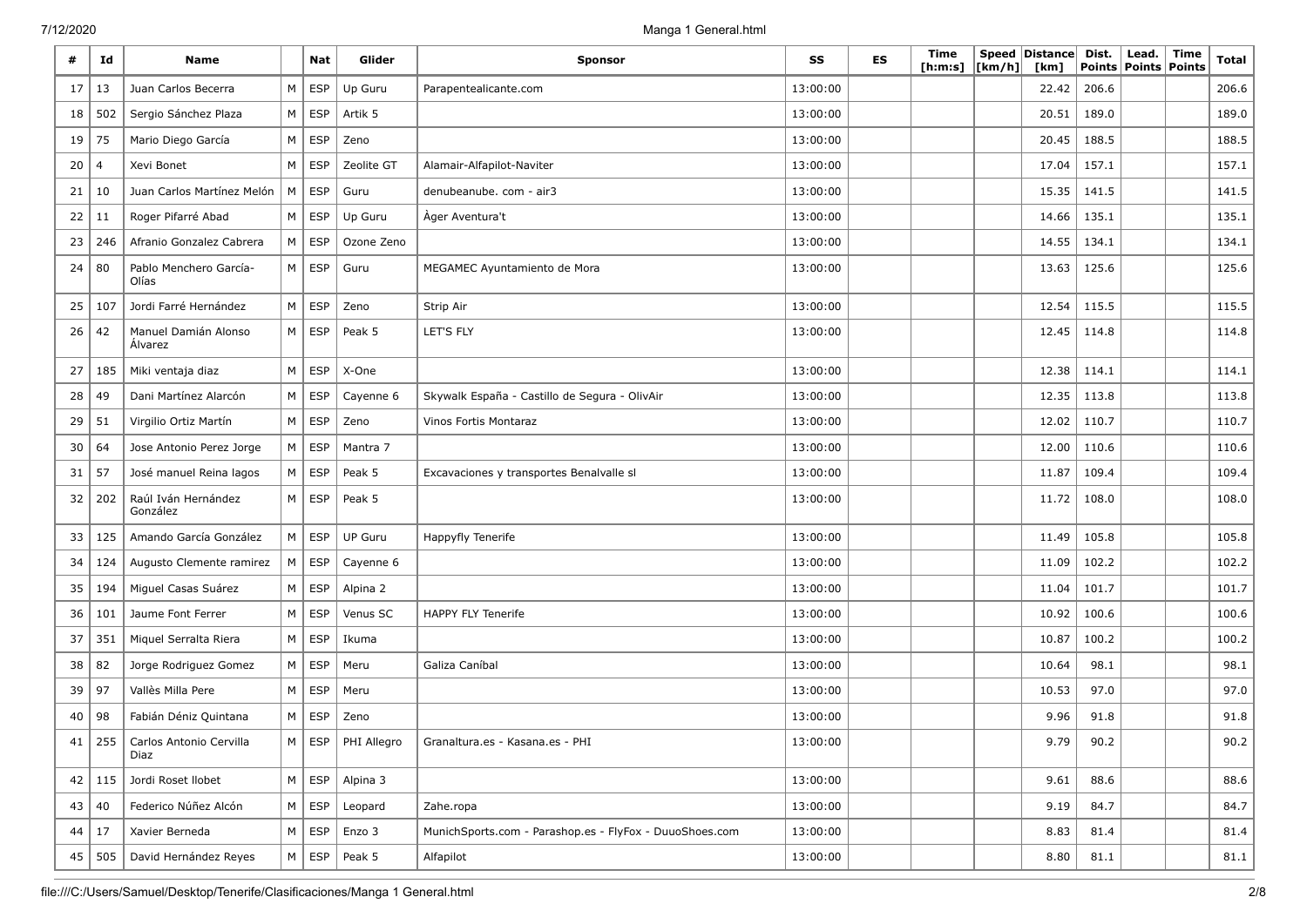| #   | Id  | <b>Name</b>                   |                | <b>Nat</b>    | Glider          | <b>Sponsor</b>                 | SS       | <b>ES</b> | Time<br>[h:m:s] $\vert$ [km/h] $\vert$ | Speed Distance<br>[km] | Dist. | Lead.<br>Points   Points   Points | Time | <b>Total</b> |
|-----|-----|-------------------------------|----------------|---------------|-----------------|--------------------------------|----------|-----------|----------------------------------------|------------------------|-------|-----------------------------------|------|--------------|
| 46  | 56  | Oscar Falcon Soldevila        |                | $M \vert$ ESP | Icepeak<br>Evox | ALL OF YOU                     | 13:00:00 |           |                                        | 8.67                   | 79.9  |                                   |      | 79.9         |
| 47  | 274 | David Polo Gutiérrez          | M              | ESP           | Swift 5         |                                | 13:00:00 |           |                                        | 8.58                   | 79.1  |                                   |      | 79.1         |
| 48  | 323 | Luis Linde Contreras          | M <sub>1</sub> | ESP           | Cayenne 6       | Zen Parapente - Skywalk España | 13:00:00 |           |                                        | 8.55                   | 78.7  |                                   |      | 78.7         |
| 49  | 310 | Javier Liria López            | M              | ESP           | Eden 7          | Mundosa®                       | 13:00:00 |           |                                        | 8.11                   | 74.7  |                                   |      | 74.7         |
| 50  | 354 | Jordi Massallé Josa           | M              | ESP           | Ikuma           |                                | 13:00:00 |           |                                        | 8.04                   | 74.0  |                                   |      | 74.0         |
| 51  | 120 | Mario Moreno Andreu           |                | $M \vert$ ESP | Camino          | <b>EOLOX</b>                   | 13:00:00 |           |                                        | 7.50                   | 69.1  |                                   |      | 69.1         |
| 52  | 317 | Miquel Angel Pifarré Boix     |                | $M \vert$ ESP | Zeno            | Ager Aventura't                | 13:00:00 |           |                                        | 7.42                   | 68.4  |                                   |      | 68.4         |
| 53  | 322 | Fermin Montaner Morant        |                | $M \vert$ ESP | Sector          | montaner.de                    | 13:00:00 |           |                                        | 6.44                   | 59.4  |                                   |      | 59.4         |
| 54  | 512 | David Moral Alvarez           | M              | ESP           | Phi Maestro     |                                | 13:00:00 |           |                                        | 6.23                   | 57.4  |                                   |      | 57.4         |
| 55  | 353 | Adrià Fabra Amorós            | M <sub>1</sub> | ESP           | Ikuma2          |                                | 13:00:00 |           |                                        | 6.13                   | 56.4  |                                   |      | 56.4         |
| 56  | 508 | Óliver Álvarez Lorenzo        | M              | <b>ESP</b>    | Comet           | Parapente Ferrol               | 13:00:00 |           |                                        | 4.97                   | 45.8  |                                   |      | 45.8         |
| 57  | 178 | Eva Vinuesa Prieto            | F              | <b>ESP</b>    | Aspen 5         |                                | 13:00:00 |           |                                        | 4.80                   | 44.3  |                                   |      | 44.3         |
| 58  | 76  | Luis Manuel Ramos             | M <sub>1</sub> | ESP           | Zeno            | enminube                       | 13:00:00 |           |                                        | 4.72                   | 43.5  |                                   |      | 43.5         |
| 59  | 352 | Sergi Pifarré Abad            |                | $M \vert$ ESP | Hook 4          | Ager Aventura't                | 13:00:00 |           |                                        | 4.00                   | 36.9  |                                   |      | 36.9         |
| ABS | 221 | Laura Puente Poza             | F.             | <b>ESP</b>    | Queen 2         |                                |          |           |                                        |                        |       |                                   |      | 0.0          |
| ABS | 67  | Guillermo De Armas<br>Estévez | M              | ESP           | Zeno            | <b>ALAMAIR</b>                 |          |           |                                        |                        |       |                                   |      | 0.0          |

## **Task definition**

| No             | Leg Dist.        | Id     | Radius          | Open  | Close | <b>Coordinates</b>           | Altitude        |
|----------------|------------------|--------|-----------------|-------|-------|------------------------------|-----------------|
| $\mathbf{1}$   | $0.0$ km         | SD4076 | $400 \text{ m}$ | 12:00 | 14:00 | Lat: 28.14511 Lon: -16.73607 | 744 m           |
| 2 SS           | $1.0 \text{ km}$ | SG2000 | 4500 m          | 13:00 | 17:30 | Lat: 28.09787 Lon: -16.75192 | 0 <sub>m</sub>  |
| 3              | 3.0 km           | SG2000 | 2500 m          | 13:00 | 17:30 | Lat: 28.09787 Lon: -16.75192 | 0 <sub>m</sub>  |
| 4              | 5.5 km           | SG2000 | 5000 m          | 13:00 | 17:30 | Lat: 28.09787 Lon: -16.75192 | 0 <sub>m</sub>  |
| 5              | 8.1 km           | SG2000 | 2500 m          | 13:00 | 17:30 | Lat: 28.09787 Lon: -16.75192 | 0 <sub>m</sub>  |
| 6              | 18.7 km          | SD5057 | 5000 m          | 13:00 | 17:30 | Lat: 28.2491 Lon: -16.81792  | 550 m           |
| $\overline{7}$ | 33.6 km          | S07026 | 1000 m          | 13:00 | 17:30 | Lat: 28.08831 Lon: -16.70667 | 255 m           |
| 8              | 38.7 km          | S18023 | 400 m           | 13:00 | 17:30 | Lat: 28.13121 Lon: -16.75225 | $211 \text{ m}$ |
| 9              | 42.7 km          | S08005 | 3000 m          | 13:00 | 17:30 | Lat: 28.06991 Lon: -16.72517 | 47 m            |
| 10             | 47.1 km          | SD4076 | 1000 m          | 13:00 | 17:30 | Lat: 28.14511 Lon: -16.73607 | 744 m           |
| 11 ES          | 49.6 km          | SG2000 | 2000 m          | 13:00 | 17:30 | Lat: 28.09787 Lon: -16.75192 | 0 <sub>m</sub>  |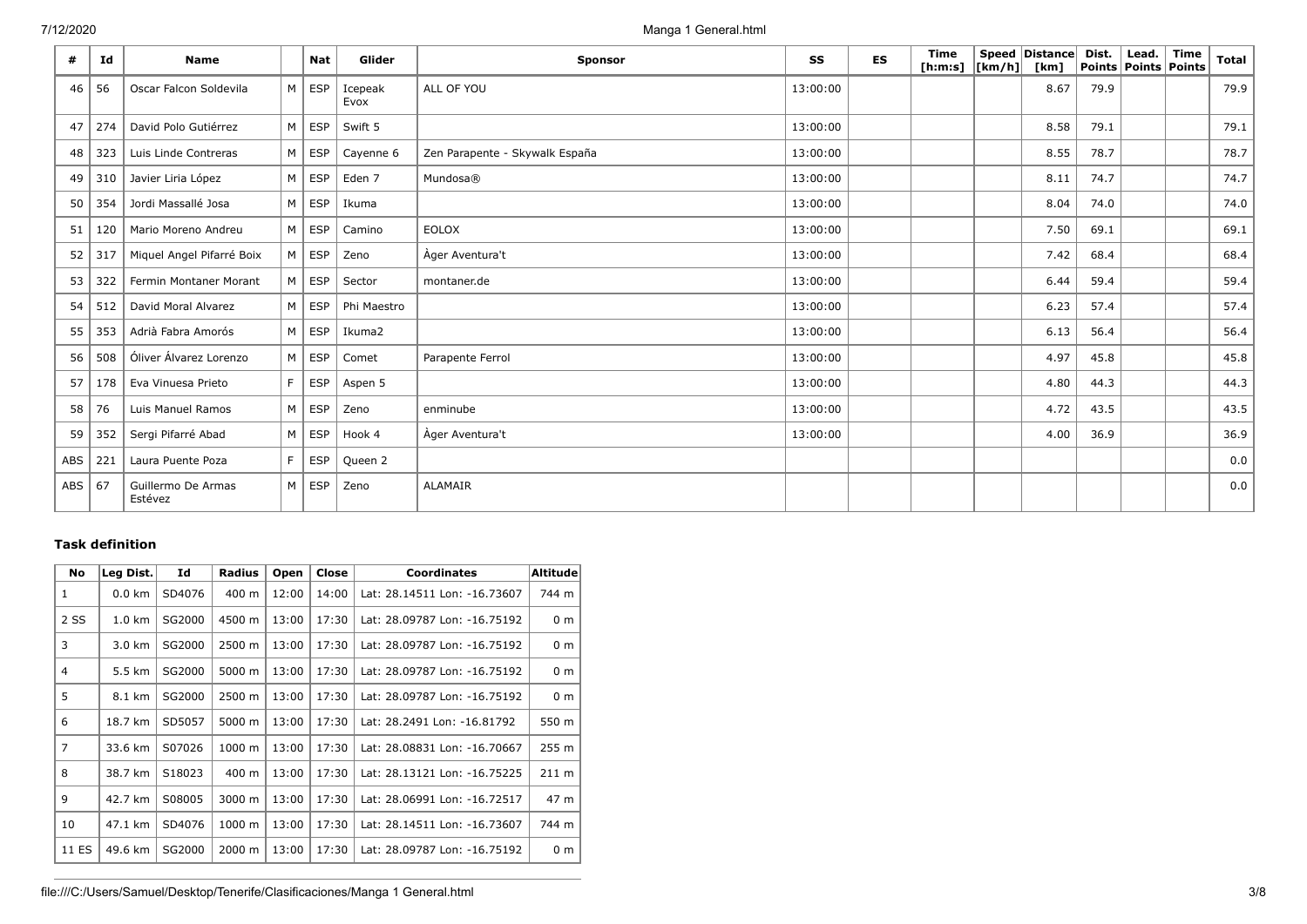7/12/2020 Manga 1 General.html

|  | $\overline{N}$ o   Leg Dist. | Id | Radius   Open   Close |  | <b>Coordinates</b>                                                      | Altitude       |
|--|------------------------------|----|-----------------------|--|-------------------------------------------------------------------------|----------------|
|  |                              |    |                       |  | 51.2 km   SG2000   400 m   13:00   17:30   Lat: 28.09787 Lon: -16.75192 | 0 <sub>m</sub> |

## **Notes**

| Ιd  | Name                                 | <b>Note</b> |
|-----|--------------------------------------|-------------|
| 221 | Laura Puente Poza                    | Ausente     |
| 67  | Guillermo De Armas Estévez   Ausente |             |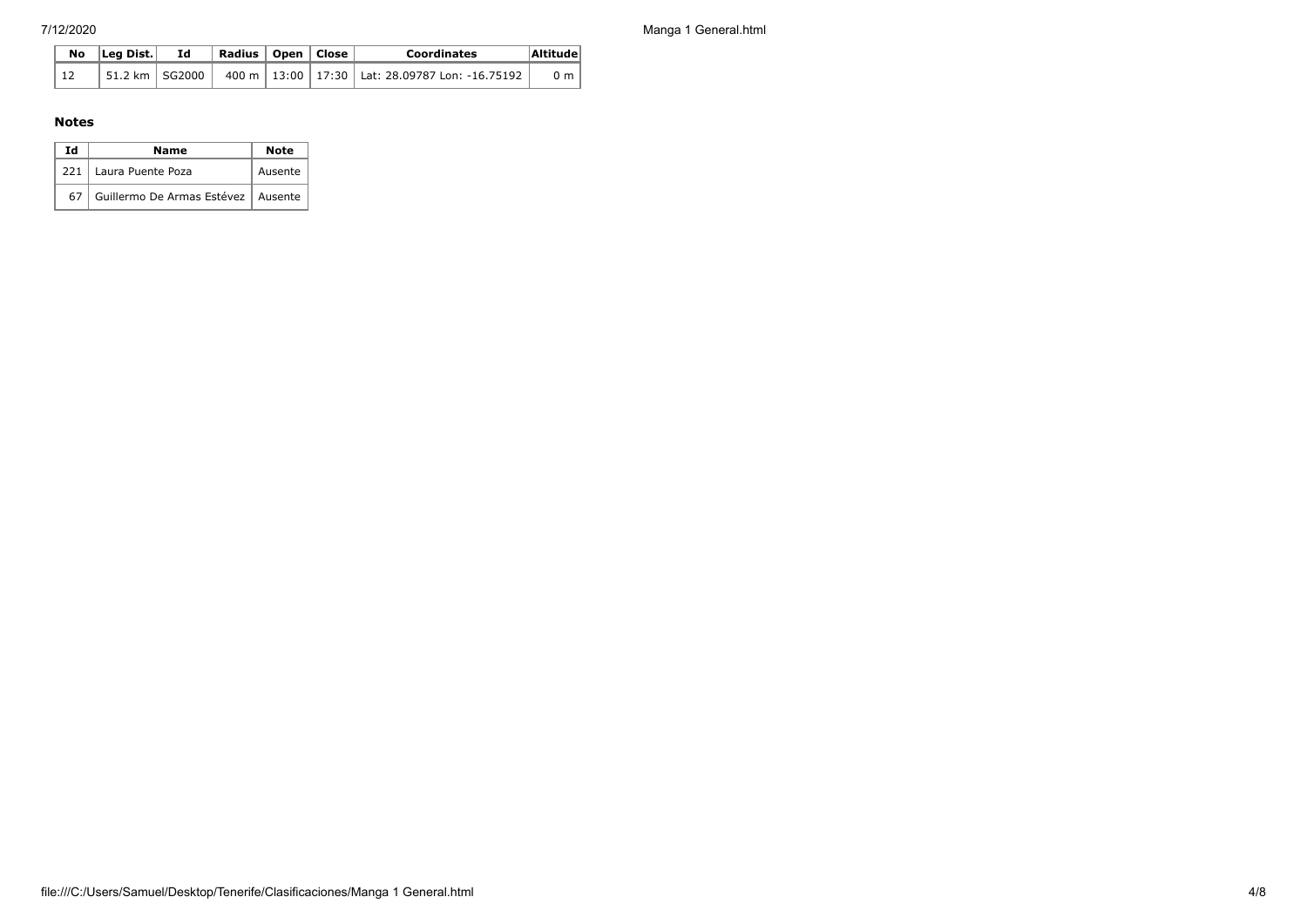7/12/2020 Manga 1 General.html

**Pilots not yet processed (NYP)**

**Id Name**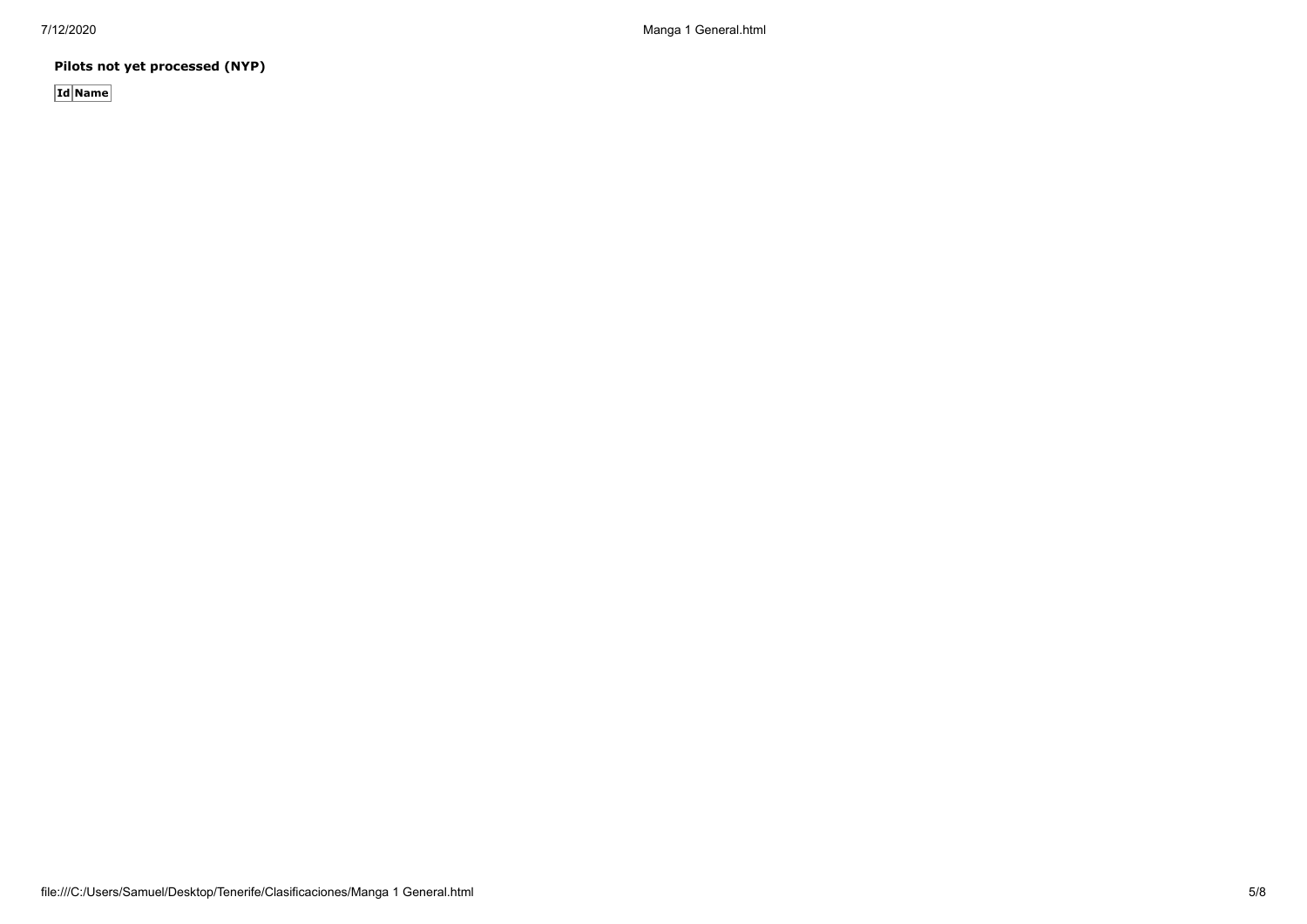## **Task statistics**

| param                           | value                |
|---------------------------------|----------------------|
| ss distance                     | 48.45                |
| task_distance                   | 51.212               |
| launch to ess distance          | 49.612               |
| no_of_pilots_present            | 98                   |
| no_of_pilots_flying             | 98                   |
| no_of_pilots_lo                 | 74                   |
| no_of_pilots_reaching_nom_dist  | 26                   |
| no_of_pilots_reaching_es        | 24                   |
| no_of_pilots_reaching_goal      | 24                   |
| sum_flown_distance              | 2211.362             |
| best_dist                       | 51.212               |
| best_time                       | 2.1375               |
| worst_time                      | 2.5086               |
| gnh_setting                     | 1013.25              |
| no_of_pilots_in_competition     | 100                  |
| no of pilots landed before stop | 0                    |
| sum_dist_over_min               | 1824.138             |
| sum_real_dist_over_min          | 1824.138             |
| sum_flown_distances             | 2211.362             |
| best real dist                  | 51.212               |
| last_start_time                 | 2020-12-06T13:00:00Z |
| first_start_time                | 2020-12-06T13:00:00Z |
| first_finish_time               | 2020-12-06T15:08:15Z |
| max_time_to_get_time_points     | 3.5995               |
| goalratio                       | 0.2449               |
| arrival_weight                  | 0                    |
| departure_weight                | 0                    |
| leading_weight                  | 0.162                |
| time_weight                     | 0.2919               |
| distance_weight                 | 0.5461               |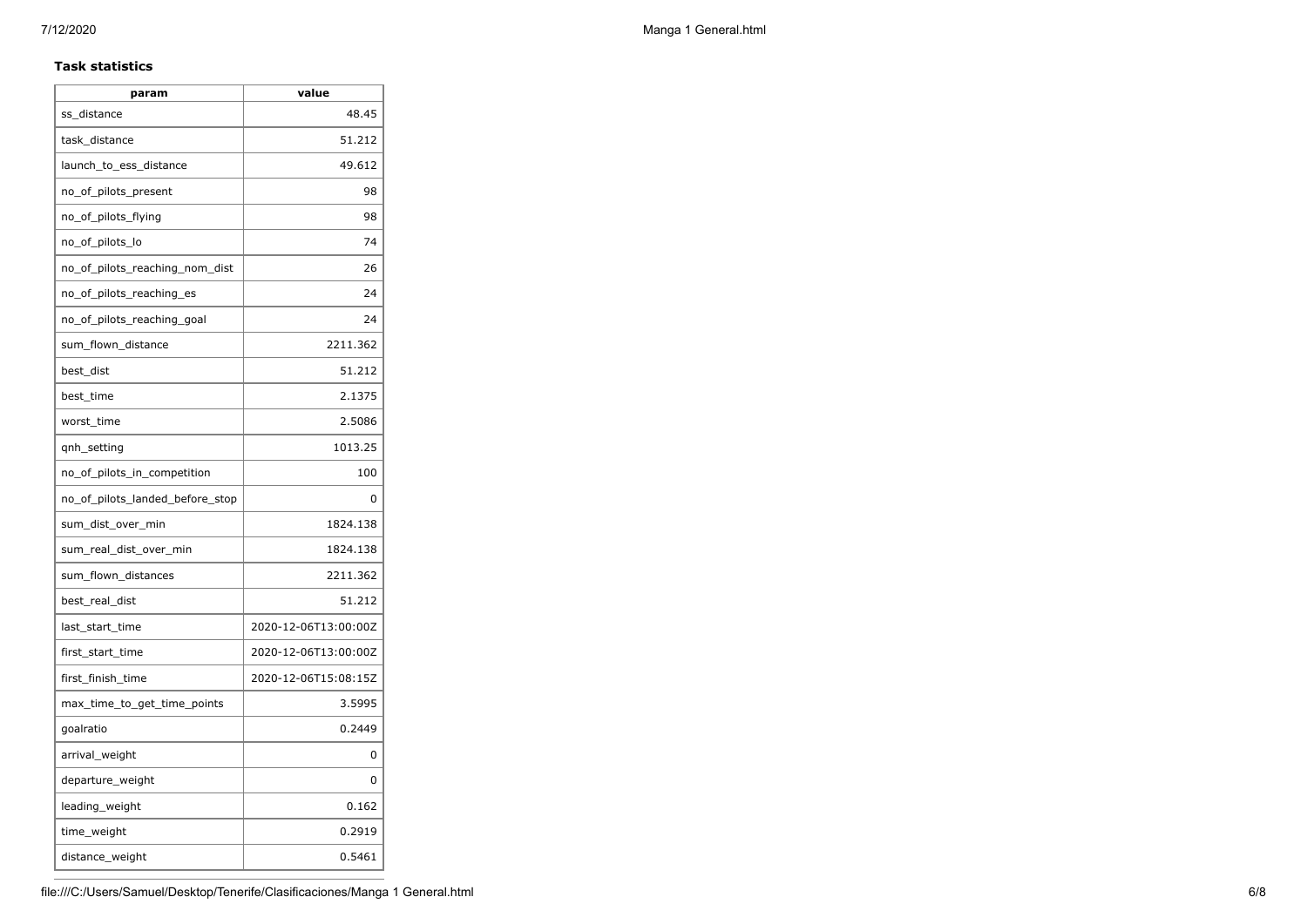Г

| 252.1932<br>available_points_time<br>available_points_departure<br>o<br>available_points_leading<br>139.9854<br>available_points_arrival<br>0<br>time_validity<br>1<br>launch_validity<br>1<br>0.8641<br>distance_validity<br>stop_validity<br>1<br>0.8641<br>day_quality<br>0.8594<br>ftv_day_validity<br>time_points_stop_correction<br>0 | available points distance | 471.9289 |
|---------------------------------------------------------------------------------------------------------------------------------------------------------------------------------------------------------------------------------------------------------------------------------------------------------------------------------------------|---------------------------|----------|
|                                                                                                                                                                                                                                                                                                                                             |                           |          |
|                                                                                                                                                                                                                                                                                                                                             |                           |          |
|                                                                                                                                                                                                                                                                                                                                             |                           |          |
|                                                                                                                                                                                                                                                                                                                                             |                           |          |
|                                                                                                                                                                                                                                                                                                                                             |                           |          |
|                                                                                                                                                                                                                                                                                                                                             |                           |          |
|                                                                                                                                                                                                                                                                                                                                             |                           |          |
|                                                                                                                                                                                                                                                                                                                                             |                           |          |
|                                                                                                                                                                                                                                                                                                                                             |                           |          |
|                                                                                                                                                                                                                                                                                                                                             |                           |          |
|                                                                                                                                                                                                                                                                                                                                             |                           |          |

## **Scoring formula settings**

| param                                        | value   |
|----------------------------------------------|---------|
| id                                           | GAP2020 |
| use_distance_points                          | 1       |
| use_time_points                              | 1       |
| use_departure_points                         | 0       |
| use leading points                           | 1       |
| use_arrival_position_points                  | 0       |
| use_arrival_time_points                      | 0       |
| time_points_if_not_in_goal                   | 0       |
| jump_the_gun_factor                          | 0       |
| jump_the_gun_max                             | 0       |
| use_1000_points_for_max_day_quality          | 0       |
| normalize_1000_before_day_quality            | 0       |
| time_validity_based_on_pilot_with_speed_rank | 1       |
| bonus_gr                                     | 4       |
| no_pilots_in_goal_factor                     | 0.8     |
| task_stopped_factor                          | 0.7     |